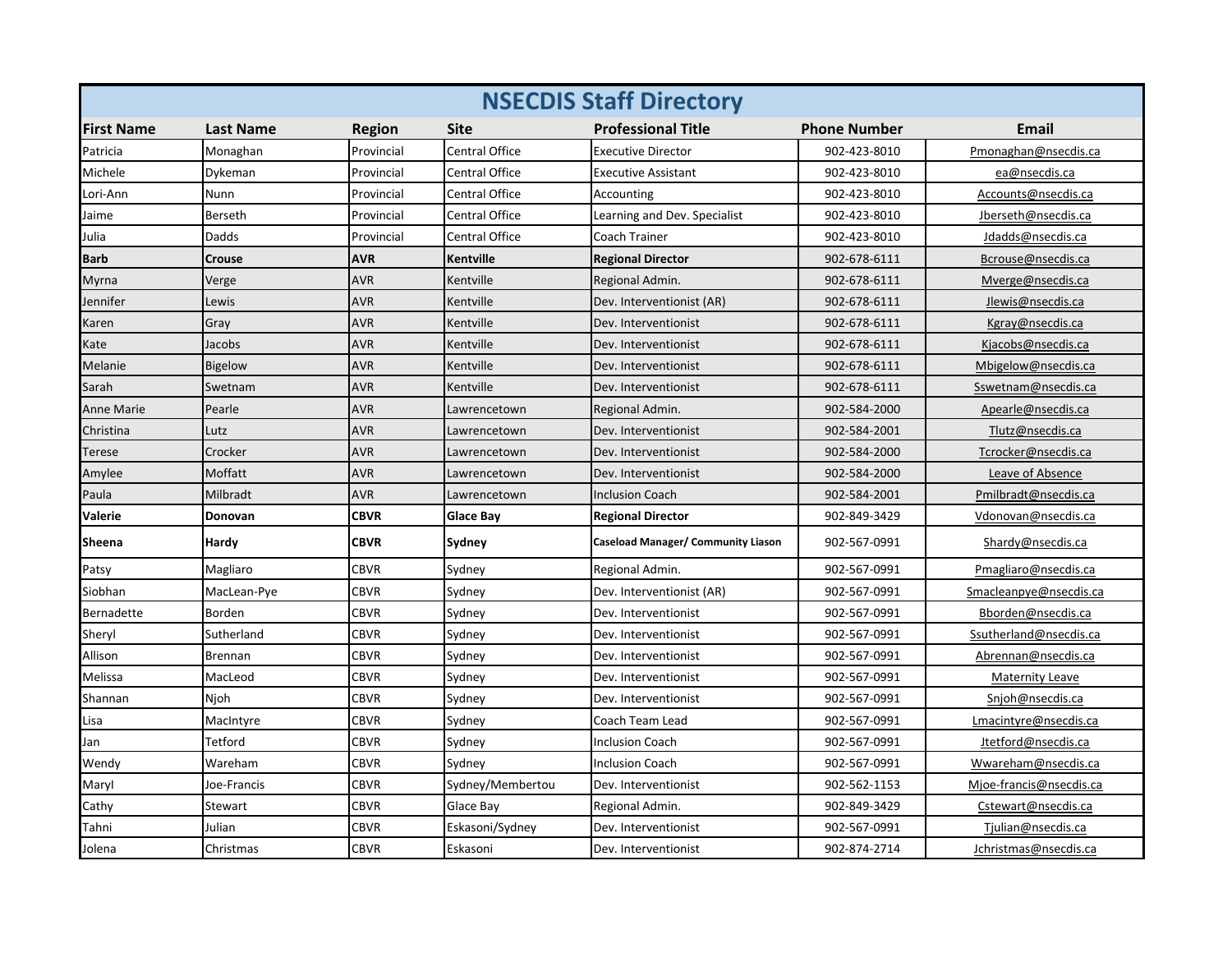| <b>NSECDIS Staff Directory</b> |                   |                   |                    |                                 |              |                              |
|--------------------------------|-------------------|-------------------|--------------------|---------------------------------|--------------|------------------------------|
| Keeshia                        | Bernard           | <b>CBVR</b>       | Eskasoni           | Dev. Interventionist            | 902-874-2714 | Kbernard@nsecdis.ca          |
| Winnie                         | Hutchison         | <b>CBVR</b>       | <b>Baddeck</b>     | Dev. Interventionist            | 902-295-2504 | Whutchison@nsecdis.ca        |
| Tammy                          | MacPhee           | <b>CBVR</b>       | Glace Bay          | Dev. Interventionist            | 902-849-3429 | Tmacphee@nsecdis.ca          |
| Ashley                         | Campbell McNamara | CBVR              | Glace Bay          | Dev. Interventionist            | 902-849-3429 | Acampbellmcnamara@nsecdis.ca |
| Erin                           | Jolly             | <b>CCR</b>        | <b>Amherst</b>     | <b>Regional Director</b>        | 902-667-8244 | Ejolly@nsecdis.ca            |
| Andrea                         | <b>Meekins</b>    | <b>CCR</b>        | <b>Amherst</b>     | <b>Caseload Manager</b>         | 902-667-8244 | Ameekins@nsecdis.ca          |
| Tina                           | Rose              | <b>CCR</b>        | Amherst            | Regional Admin.                 | 902-667-8244 | Trose@nsecdis.ca             |
| Catherine                      | MacNevin          | <b>CCR</b>        | New Glasgow/Truro  | Regional Admin.                 | 902-752-1016 | Cmacnevin@nsecdis.ca         |
| Mac                            | Hawco             | <b>CCR</b>        | Amherst            | <b>Inclusion Coach</b>          | 902-667-8244 | Chawco@nsecdis.ca            |
| Vacant                         |                   |                   | Amherst            | <b>Inclusion Coach</b>          |              |                              |
| Alicia                         | <b>McInnis</b>    | <b>CCR</b>        | Amherst            | Dev. Interventionist            | 902-667-8244 | Amcinnis@nsecdis.ca          |
| <b>Brandi</b>                  | Tuzo              | <b>CCR</b>        | Amherst            | Dev. Interventionist            | 902-667-8244 | Btuzo@nsecdis.ca             |
| Lisa                           | Smith             | <b>CCR</b>        | <b>New Glasgow</b> | Dev. Interventionist (AR)       | 902-752-1016 | Lsmith@nsecdis.ca            |
| Marla                          | MacGillivray      | CCR               | <b>New Glasgow</b> | Dev. Interventionist            | 902-752-1016 | Mmacgillivray@nsecdis.ca     |
| Serena                         | MacLean           | <b>CCR</b>        | <b>New Glasgow</b> | Dev. Interventionist            | 902-752-1016 | Smaclean@nsecdis.ca          |
| Hannah                         | MacNeil           | <b>CCR</b>        | <b>New Glasgow</b> | Dev. Interventionist            | 902-752-1016 | Hmacneil@nsecdis.ca          |
| Katherine                      | Wilcox            | <b>CCR</b>        | <b>New Glasgow</b> | Dev. Interventionist            | 902-752-1016 | <b>Maternity Leave</b>       |
| Jacqueline                     | Allen             | <b>CCR</b>        | Truro              | Dev. Interventionist (AR)       | 902-843-6060 | Jallen@nsecdis.ca            |
| Reta                           | Cream             | <b>CCR</b>        | Truro              | Dev. Interventionist            | 902-843-6060 | Rcreame@nsecdis.ca           |
| Rhonda                         | <b>McNutt</b>     | <b>CCR</b>        | Truro              | Dev. Interventionist            | 902-843-6060 | Rmcnutt@nsecdis.ca           |
| Karin                          | Fraser            | <b>CCR</b>        | Truro              | Dev. Interventionist            | 902-843-6060 | Kfraser@nsecdis.ca           |
| Angela                         | Fitzgerald        | <b>CCR</b>        | Truro              | Coach Team Lead                 | 902-843-1330 | Afitzgerald@nsecdis.ca       |
| Adam                           | <b>Braye</b>      | <b>CCR</b>        | Truro              | <b>Inclusion Coach</b>          | 902-843-1330 | Abraye@nsecdis.ca            |
| Karen                          | O'Connell         | <b>CCR</b>        | Truro              | <b>Inclusion Coach</b>          | 902-843-1330 | Koconnell@nsecdis.ca         |
| Shanea                         | Fields            | CCR               | Millbrook          | Dev. Interventionist            | 902-236-2322 | Sfields@nsecdis.ca           |
| Jennifer                       | Kallies           | <b>CCR</b>        | Millbrook          | Dev. Interventionist            | 902-236-2322 | Jkallies@nsecdis.ca          |
| Laura                          | Allan             | <b>CCR</b>        | Sipekne'katik      | Dev. Interventionist            | 902-236-2322 | Lallan@nsecdis.ca            |
| Kim                            | <b>Boyce</b>      | <b>CCR</b>        | Sipekne'katik      | Dev. Interventionist            | 902-236-2322 | <b>Maternity Leave</b>       |
| Sarah                          | Weatherbee        | <b>CCR</b>        | Sipekne'katik      | Dev. Interventionist            | 902-236-2322 | Sweatherbee@nsecdis.ca       |
| Ghislaine                      | d'Eon             | <b>AF Service</b> | <b>Tusket</b>      | <b>French Services Director</b> | 902-648-4115 | Gdeon@nsecdis.ca             |
| Joy                            | Boudreau          | <b>AF Service</b> | Tusket             | Regional Admin.                 | 902-648-4115 | Jboudreau@nsecdis.ca         |
| Beverly                        | Murphy-Goodwin    | <b>AF Service</b> | Tusket             | <b>Inclusion Coach</b>          | 902-648-4115 | Bmurphy-goodwin@nsecdis.ca   |
| Maria                          | Babin-Cleary      | AF Service        | Antigonish         | <b>Inclusion Coach</b>          | 902-863-2298 | Mbabin@nsecdis.ca            |
| Sonia                          | Frangieh          | <b>AF Service</b> | Halifax            | <b>Inclusion Coach</b>          | 902-423-2686 | Sfrangieh@nsecdis.ca         |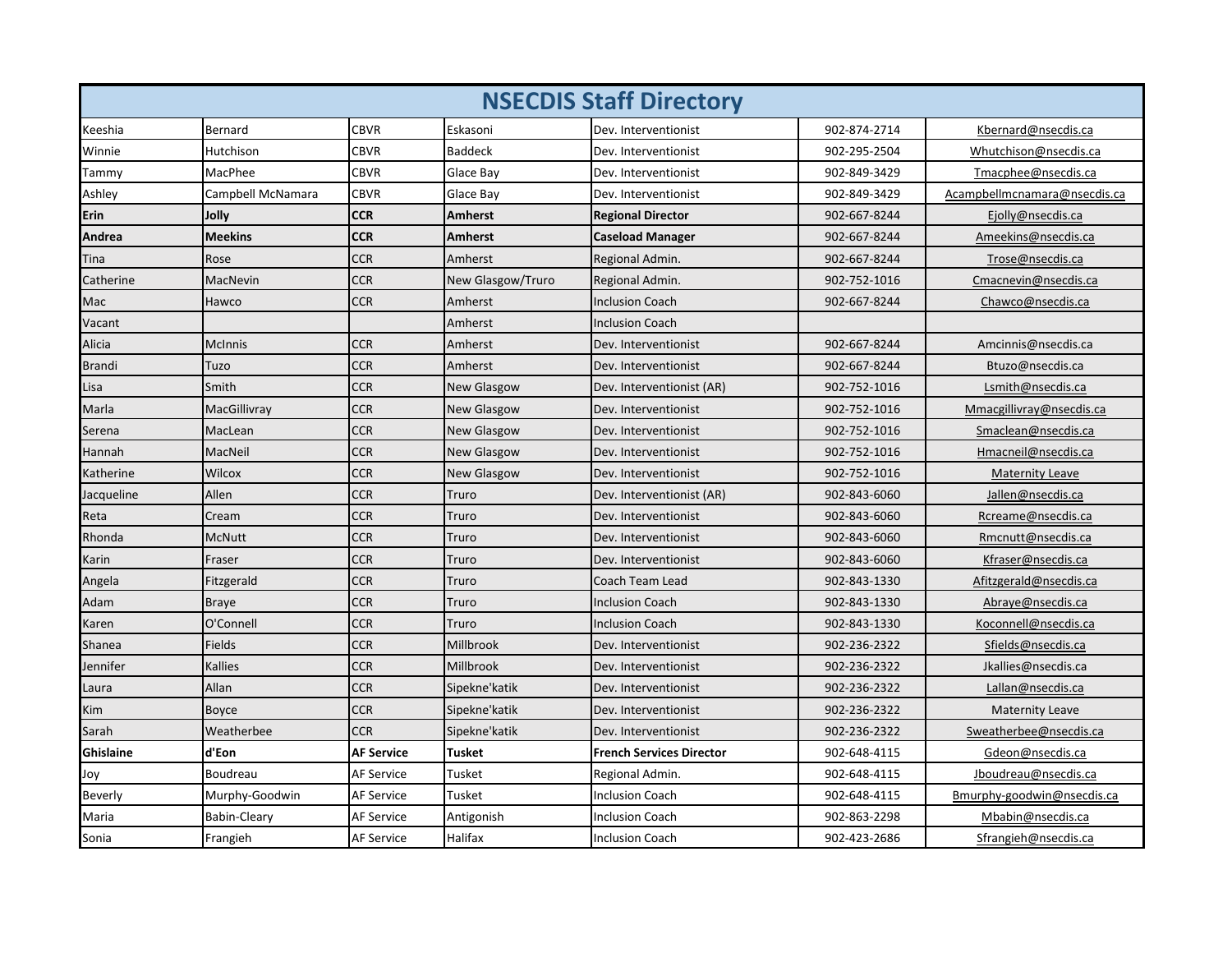| <b>NSECDIS Staff Directory</b> |                      |                   |                  |                                |              |                        |  |
|--------------------------------|----------------------|-------------------|------------------|--------------------------------|--------------|------------------------|--|
| Liz                            | Wallace              | <b>AF Service</b> | Halifax          | Dev. Interventionist           | 902-423-2686 | Lwallace@nsecdis.ca    |  |
| Aimee                          | Leblanc              | <b>AF Service</b> | Clare            | Dev. Interventionist           | 902-769-5853 | Aleblanc@nsecdis.ca    |  |
| Holly                          | <b>Brogan</b>        | <b>HR</b>         | <b>Dartmouth</b> | <b>Regional Director</b>       | 902-423-2686 | Hbrogan@nsecdis.ca     |  |
| Kayla                          | Layes                | <b>HR</b>         | Dartmouth        | Regional Admin.                | 902-423-2686 | Klayes@nsecdis.ca      |  |
| Iohanna                        | Braganza             | HR.               | <b>Halifax</b>   | Regional Admin.                | 902-423-8575 | Jbraganza@nsecdis.ca   |  |
| April                          | <b>Bennett</b>       | HR                | Sackville        | Regional Admin.                | 902-864-5251 | Abennett@nsecdis.ca    |  |
| <b>Rachel</b>                  | <b>MacPhee</b>       | <b>HR</b>         | <b>Halifax</b>   | <b>Caseload Manager</b>        | 902-423-8575 | <b>Maternity Leave</b> |  |
| Camille                        | Magsambol            | <b>HR</b>         | <b>Halifax</b>   | <b>Acting Caseload Manager</b> | 902-423-8575 | Cmagsambol@nsecdis.ca  |  |
| Kelsey                         | Cormier              | <b>HR</b>         | <b>Halifax</b>   | Dev. Interventionist           | 902-423-8575 | Kcormier@nsecdis.ca    |  |
| Cindy                          | <b>MacQuarrie</b>    | HR                | Halifax          | Dev. Interventionist           | 902-423-8575 | Cmacquarrie@nsecdis.ca |  |
| Rita                           | Mansour              | HR                | Halifax          | Dev. Interventionist           | 902-423-8575 | Rmansour@nsecdis       |  |
| Amy                            | Mather               | ΗR                | Halifax          | Dev. Interventionist           | 902-423-8575 | Amather@nsecdis.ca     |  |
| Samantha                       | Morgan               | ΗR                | Halifax          | Dev. Interventionist           | 902-423-8575 | Smorgan@nsecdis.ca     |  |
| Mallory                        | Owen                 | ΗR                | <b>Halifax</b>   | Dev. Interventionist           | 902-423-8575 | Mowen@nsecdis.ca       |  |
| Theresa                        | Ransome              | HR                | Halifax          | Dev. Interventionist           | 902-423-8575 | Transome@nsecdis.ca    |  |
| Esther                         | Tse                  | HR                | Halifax          | Dev. Interventionist           | 902-423-8575 | Etse@nsecdis.ca        |  |
| Helen                          | Vajda                | <b>HR</b>         | Halifax          | Dev. Interventionist           | 902-423-8575 | Hvajda@nsecdis.ca      |  |
| Carrie                         | Melsom               | HR                | <b>Halifax</b>   | Coach Team Lead                | 902-423-8575 | Cmelsom@nsecdis.ca     |  |
| Alicia                         | <b>Boutilier</b>     | HR                | Halifax          | <b>Inclusion Coach</b>         | 902-423-8575 | Aboutilier@nsecdis.ca  |  |
| Falen                          | <b>Boutilier</b>     | HR                | <b>Halifax</b>   | <b>Inclusion Coach</b>         | 902-423-8575 | Fboutilier@nsecdis.ca  |  |
| Patricia                       | Leslie               | HR                | Halifax          | <b>Inclusion Coach</b>         | 902-423-8575 | Pleslie@nsecdis.ca     |  |
| Andrea                         | MacDonald            | <b>HR</b>         | Halifax          | <b>Inclusion Coach</b>         | 902-423-8575 | Amacdonald@nsecdis.ca  |  |
| Raquel                         | <b>Walsh-Savelle</b> | HR                | <b>Dartmouth</b> | <b>Caseload Manager</b>        | 902-423-2686 | rwalsh@nsecdis.ca      |  |
| Jen                            | <b>Briand</b>        | ΗR                | Dartmouth        | Dev. Interventionist           | 902-423-2686 | Jbriand@nsecdis.ca     |  |
| Juliane                        | Eibner               | ΗR                | Dartmouth        | Dev. Interventionist           | 902-423-2686 | Jeibner@nsecdis.ca     |  |
| Lauren                         | Konning              | <b>HR</b>         | Dartmouth        | Dev. Interventionist           | 902-423-2686 | Lkonning@nsecdis.ca    |  |
| Lauren                         | Janssen              | HR                | Dartmouth        | Dev. Interventionist           | 902-423-2686 | Ljanssen@nsecdis.ca    |  |
| Chloe                          | MacIsaac             | <b>HR</b>         | Dartmouth        | Dev. Interventionist           | 902-430-6136 | Cmacisaac@nsecdis.ca   |  |
| Kerri                          | Pirie                | HR                | Dartmouth        | Dev. Interventionist           | 902-423-2686 | Kpirie@nsecdis.ca      |  |
| Laura                          | Stewart              | ΗR                | Dartmouth        | Dev. Interventionist           | 902-423-2686 | Lstewart@nsecdis.ca    |  |
| Nicole                         | Whyatt               | <b>HR</b>         | Dartmouth        | Dev. Interventionist           | 902-423-2686 | Nwhyatt@nsecdis.ca     |  |
| Shelby                         | Roberts              | HR                | Musquodoboit     | Dev. Interventionist           | 902-885-2946 | Sroberts@nsecdis.ca    |  |
| Patti                          | Kent                 | ΗR                | <b>Sackville</b> | <b>Caseload Manager</b>        | 902-864-5251 | Pkent@nsecdis.ca       |  |
| Amanda                         | Avery                | <b>HR</b>         | Sackville        | Dev. Interventionist           | 902-864-5251 | Aavery@nsecdis.ca      |  |